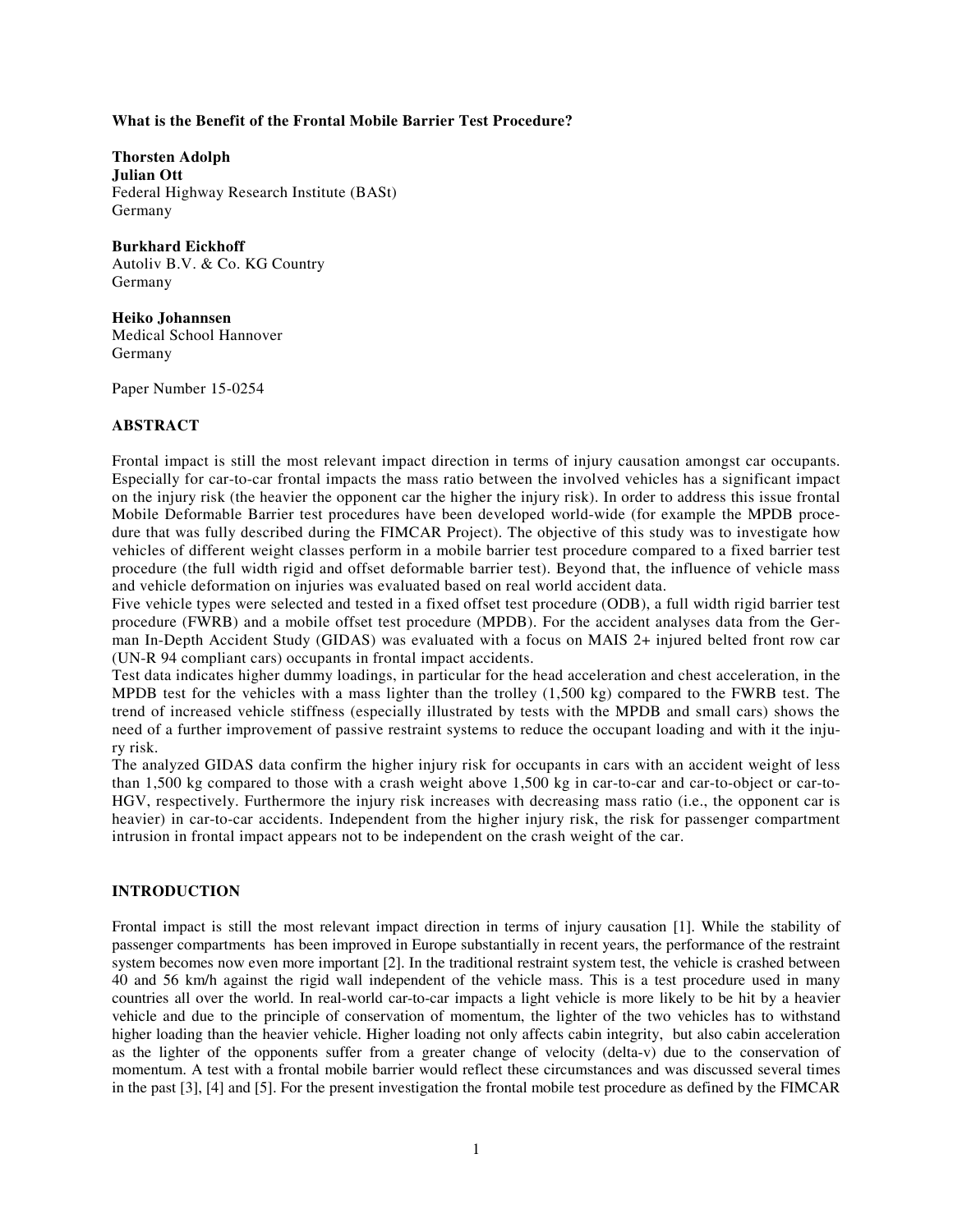Project [5] was used, because the mass of the trolley and the stiffness of the barrier represents a European midsize car [6–8].

Current accident studies show that many injuries are caused by high vehicle acceleration in frontal impacts compared to injuries caused by intrusions into the passenger compartment [2]. It was also stated that the accidents with acceleration loading induced injuries had a high overlap. On the other hand crash tests with a low overlap at the corner of the vehicle are discussed in other consumer information programms or regulatory bodies [3, 9–11]. However in Europe, crash tests with a high overlap seem to have a higher priority [12].

With the analyses of real world accident data the following questions should be answered. Have occupants in smaller vehicles (less than 1,500 kg) a higher injury probability in frontal impacts compared to occupants in vehicles heavier than the crash trolley? And if so, is this due to the passenger compartment stability (intrusions) or due to higher occupant loads as a result of the crash pulse and the restraint system?

The different loading in terms of vehicle deformation, vehicle acceleration and injury assessment values for vehicles with a mass lighter and heavier than the mobile barrier should be investigated with the help of crash test data. It is assumed that lighter vehicles have a higher loading with a frontal mobile offset barrier compared to a fixed barrier test (FW / ODB) and that heavier vehicles have a lower loading.

# **METHODS**

# **Methods Accident Data**

For the accident analyses, data from the German in-depth accident study (GIDAS) was evaluated with a focus on MAIS 2+ injured belted front row car occupants<sup>1</sup> in frontal impact accidents. To ensure that only UN-R 94 [13] compliant vehicles were included, only vehicles with a date of first registration in 2003 or later were considered. Furthermore only completely coded and reconstructed accidents up to 2013 were included in the study to guarantee that not only EES but also delta-v was available. The GIDAS sampling method is explicitly explained in [14]. The final data set consisted of 98 cases including 112 front seat occupants with MAIS 2+ injuries.

The accident severity was evaluated using the reconstructed delta-v and EES values. The deformation of the vehicle was classified using the overlap and the CDC classification. The overlap is in percentage and it is important to note that the overlap is coded independently from the involvement of the vehicle corners (e.g., a center pole impact with a pole having a diameter of 20% of the vehicle width is coded as 20% overlap). That distinction was necessary to separate between accidents with a small overlap at the edge of the vehicle and pole impacts. For the analysis it was estimated which kind of frontal impact test procedure would cover best the accident scenario. Here the four possibilities pole, small overlap, half overlap and full frontal were considered. The accident scenarios were identified by separating between offset crash (30 % to 50 %) and large overlap crash (80% to 100%), see also Figure 2. All cases were manually checked in regard to the deformation classification with the help of the accidents pictures.

The collision opponents were classified, on the one hand, as vehicles and, on the other hand, as fixed structures (e.g. road side barriers, walls), poles (trees, traffic lights, street lamps) and others.

The injury severity was coded for the whole person by the official police classification (not injured, slightly injured, severe injured (hospitalization for more than 24 hours) and fatally injured (fatality as a direct result of the accident within 30 days after the accident). All injuries were separately analyzed using the AIS 2005 classification. The vehicle mass was described with the estimated crash weight of the specific vehicle at the time of the first impact.

# **Methods Crash Test Data**

 $\overline{a}$ 

Crash test data from different vehicle models were obtained in the test configurations: offset test according to the Euro NCAP test protocol (ODB), Full Width Rigid Barrier test (100% overlap, FWRB), and against a Mobile barrier with the Progressive Deformable Barrier attached (MPDB). To evaluate the injury risks Hybrid III

 $1$  MAIS = Maximum Abbreviated Injury Scale, injury severity classification according to AIS 2005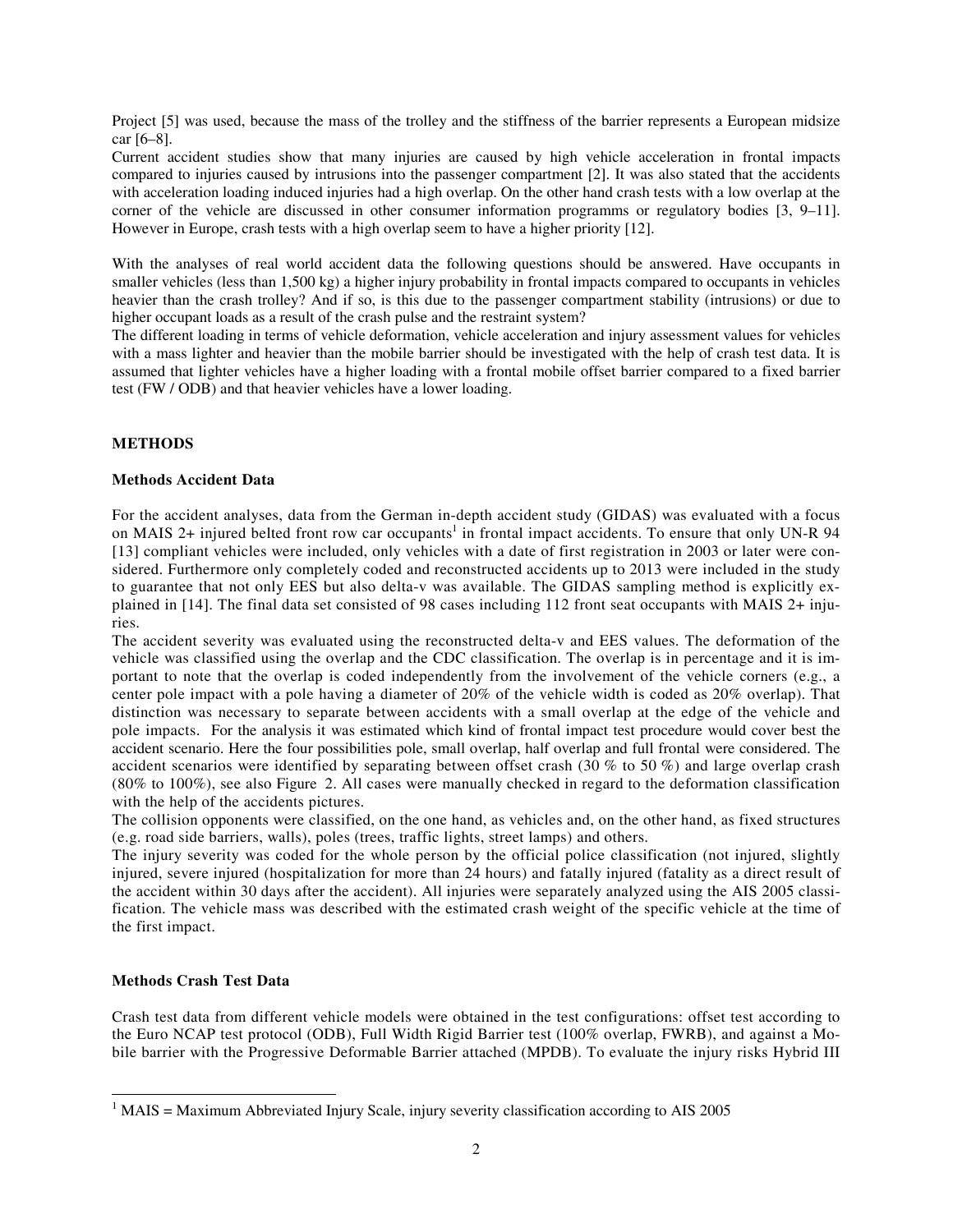50% dummies on the driver seat were used. Table 1 is showing the vehicles used, including the acronyms, the test masses and the data source the test is obtained from.

| <b>Vehicle</b><br>acronym | <b>DS</b>                            | VU                                                | <b>SI</b>                               | V T               | <b>VX</b>     |
|---------------------------|--------------------------------------|---------------------------------------------------|-----------------------------------------|-------------------|---------------|
| Test mass                 | $1164$ kg                            | $1050$ kg                                         | $1181$ kg                               | $1900 \text{ kg}$ | $2400$ kg     |
| <b>ODB</b>                | Euro NCAP                            | Euro NCAP                                         | Euro NCAP                               | Euro NCAP         | Euro NCAP     |
| <b>FWRB</b>               | <b>BASt</b>                          | <b>BASt</b>                                       | <b>BASt</b>                             | n.a.              | n.a.          |
| <b>MPDB</b>               | <b>BASt</b>                          | <b>BASt</b>                                       | <b>BASt</b>                             | <b>FIMCAR</b>     | <b>FIMCAR</b> |
| Description               | Compact car,<br>four doors,<br>cheap | Super mini, two<br>doors, new ye-<br>hicle design | Compact car,<br>two doors, pop-<br>ular | Midsize SUV       | <b>SUV</b>    |

### **Table 1 Test vehicles, acronyms and data base used for the analyses**

The ODB test was conducted with a test speed of 64 km/h and an overlap of 40% using a deformable barrier face as defined in [13]. The FWRB had a test speed of 50 km/h, with 100% overlap and without a deformable barrier face [15]. The MPDB test procedure is explained in detail in [7] including the specifications for the test trolley. The closing speed was 100 km/h and the mass of the trolley was 1,500 kg. These values were not changed for the different vehicles. The progressive deformable barrier used for the MPDB is bigger and significantly stiffer compared to the ODB barrier. This makes barrier bottoming out much more unlikely. The barrier is specified in [16].



*Figure 1 Crash trolley used of the test with mobile barrier specified in [7] using the PDB v8.0 XT* 

To analyze the loading on the vehicle the maximum acceleration measured at the b-pillar driver side was measured. Additionally the OLC (Occupant Loading Criterion, [17]) was calculated based on that acceleration signal. OLC predicts the relative motion of the dummy and vehicle and calculates the average acceleration experienced by the dummy when its relative position is in the interval between 65 mm and 235 mm. The structure of the vehicle was evaluated based on the a-pillar displacement (at waist line) measured after the test. The restraint performance was evaluated using the following indices: belt forces measured at the upper shoulder belt between shoulder and the upper anchorage point (B3) and - if available - measured at the lap belt between the hip and the lower anchorage point  $(B6)$ . Furthermore the airbag deployment time<sup>2</sup>, the airbag contact time<sup>3</sup> and the seatbelt pretensioner time<sup>4</sup> was analysed. The time points were determined based on the high

speed videos.

<sup>&</sup>lt;sup>2</sup> Airbag deployment time = Timing correlating with first frame in the high speed film when the Airbag cover breaks  $\frac{3}{2}$  Airbag contract time = Timing correlating with first frame in the high speed film when the dum

 $A$ <sup>3</sup> Airbag contact time = Timing correlating with first frame in the high speed film when the dummy head contacts the airbag

<sup>&</sup>lt;sup>4</sup> Seatbelt pretensioner time = Timing correlating with first frame in the high speed film when the seatbelt moves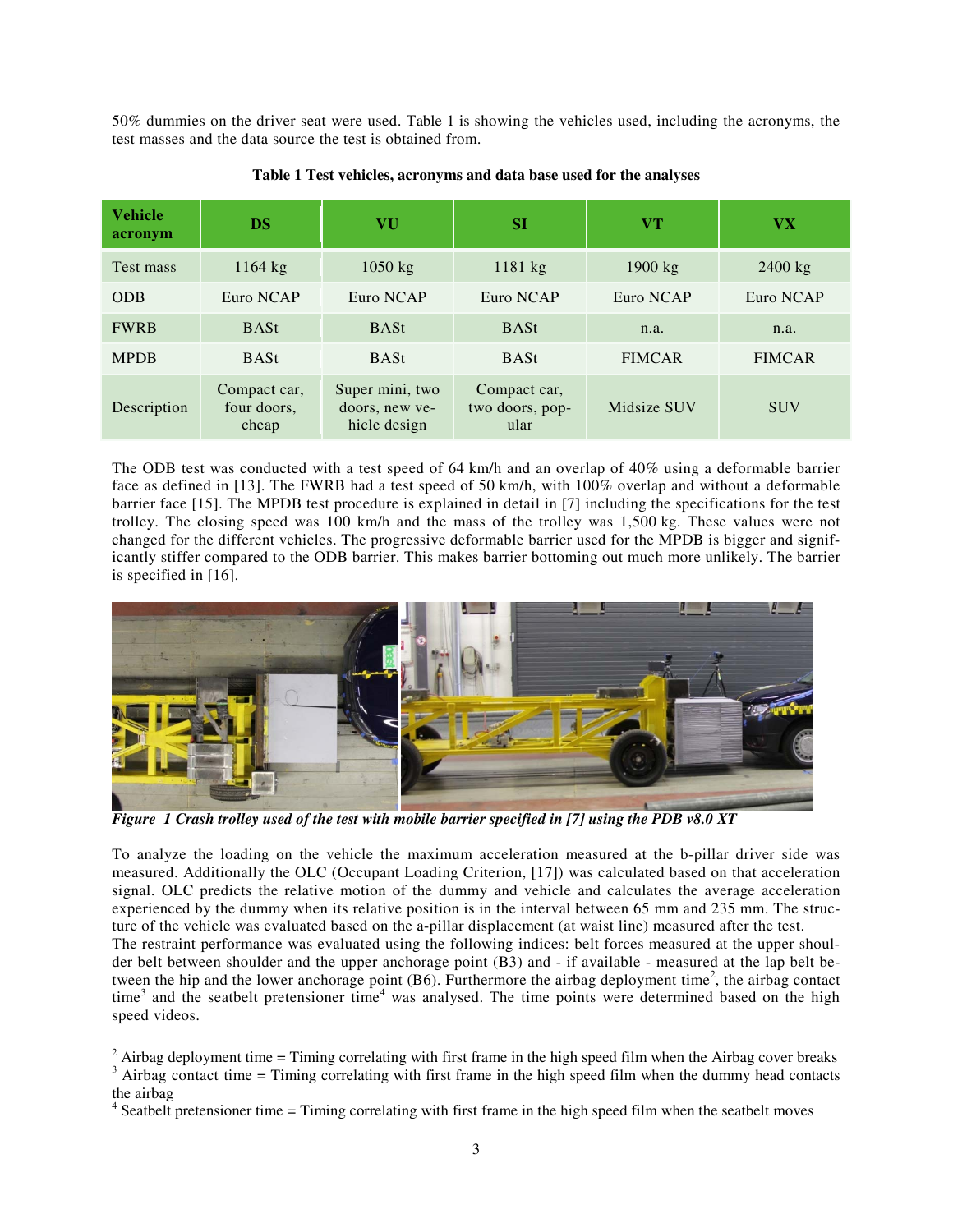For the analyses of the loading on the occupant the injury criteria from the HIII dummy were used. The focus was on the criteria which are sensitive to assess the loading from the vehicle acceleration: head acceleration (3ms value, HIC within 36ms), chest compression, chest acceleration (3ms value) and pelvis acceleration (peak). The injury criteria were scaled to the ratio of 100% injury assessment reference values (IARVs) to provide a better overview and to enable a better comparison according to UN-R 94 where possible [13, 18–20] [18]. For the chest and pelvis acceleration 60g as 100% were defined, see also Table 2.

| <b>Injury Criteria</b> | <b>Pelvis</b><br>acceleration | <b>Thorax</b><br><b>Acceleration</b> | <b>Thorax</b><br>deflection | Head<br>acceleration | <b>Head injury</b><br>criterion |
|------------------------|-------------------------------|--------------------------------------|-----------------------------|----------------------|---------------------------------|
| Acronym                | Pelvis Acc                    | Thorax Acc                           | Thorax Defl                 | Head a3ms            | <b>HIC</b> 36                   |
| <b>IARV</b>            | 60g                           | 60g                                  | $42 \text{mm}$              | 80 <sub>g</sub>      | 1000                            |
| <b>Notes</b>           | peak value                    | 3ms value                            | max. value                  | 3ms value            | within 36ms                     |

*Table 2 Injury assessment reference values used for the analyses of the occupant loading* 

#### **RESULTS AND DISCUSSIONS**

#### **Accident Data**

The following picture (Figure 2) shows the distribution of the overlap crash scenarios for the 98 cases. Almost half of the accidents had a very large or a full overlap. The other three crash scenarios (offset, small overlap edge, small overlap in the middle) were almost equally distributed with values between 15% and 20%.



*Figure 2 Overlap crash scenarios for MAIS 2+* 

Of the 98 cases, 52 accidents involved another vehicle and in the other cases the opponent was an object. Figure 3 shows the mass distribution (left) and mass ratio (right) of the vehicle opponents. The mass ratio was calculated by dividing the crash weight of the case vehicle by the crash weight of the opponent vehicle. Thus a mass ratio smaller than one indicates cases with the opponent being heavier than the case vehicle and vice versa. The mass was categorized in 300 kg steps starting with 800 kg. The mean value of the vehicle opponent mass was at 1,472 kg which is very close to the mass of the crash test trolley used (1,500 kg). With regard to the mass ratio it can be seen (Figure 3, right) that in the groups with a mass ratio around 1 (0.8 to 0.99 and 1.0 to 1.19) the injury risk was similar. However, there was a higher injury probability in vehicles with a mass ratio be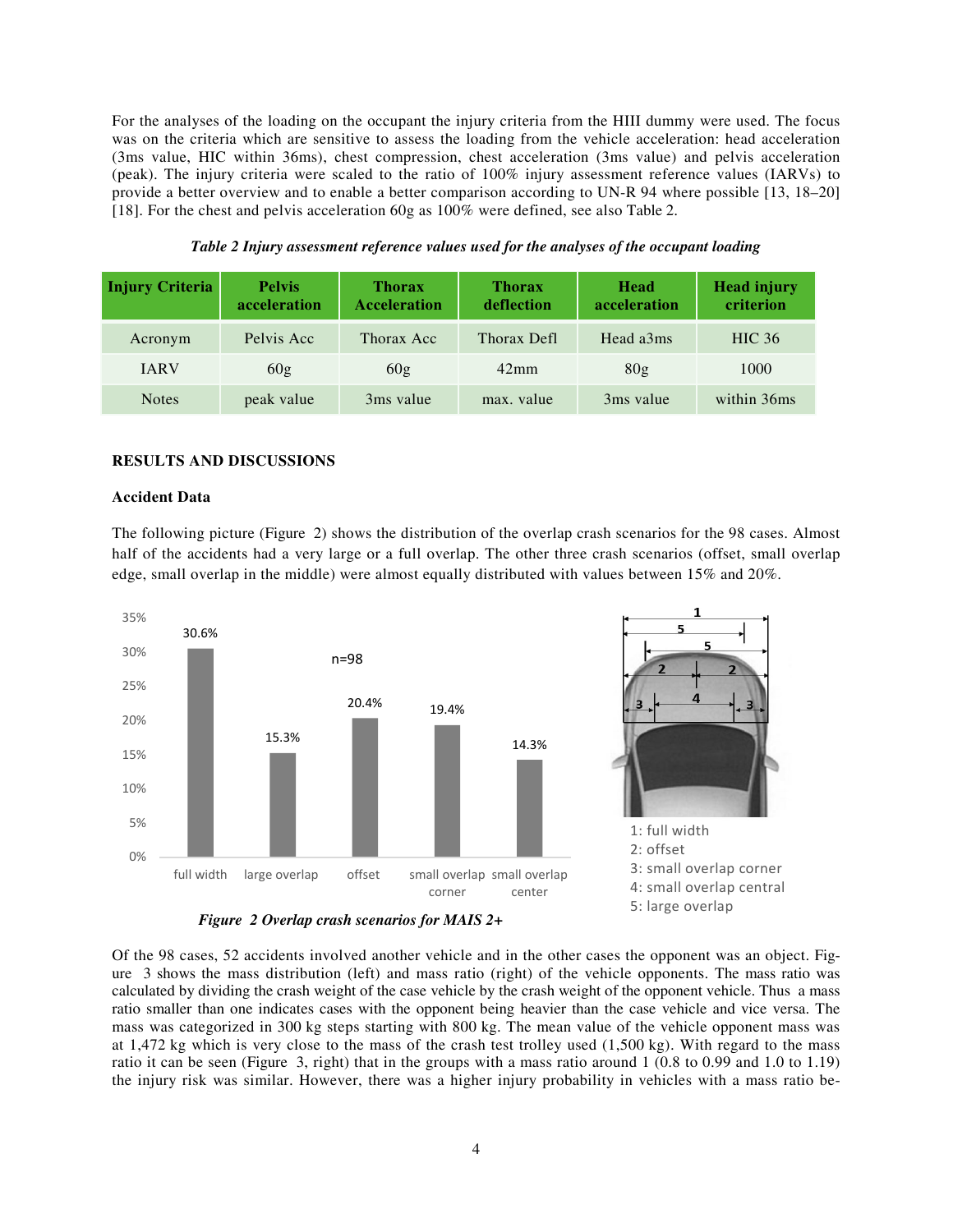tween 0.6 and 0.79 (the vehicle opponent was heavier) compared to the group with a mass ratio 1.2 to 1.39. It is believed that the numbers for the groups with a mass ratio beyond are too small.



*Figure 3 Distribution (left) and ratio (right) of the mass for the vehicle opponents (n=52); vehicle opponent is heavier (ratio < 1), vehicle opponent is lighter (ratio >1)*

The influence of intrusion to the passenger compartment with regard to the mass ratio was evaluated and is illustrated in Figure 4. Intrusion is defined as stability loss in the a-pillar or the firewall. In general passenger compartment intrusion is observed in a small number of cases of car-to-car accidents only – when intrusion was observed it was mainly in accidents against objects and Heavy Goods Vehicles (HGV). Looking at the carto-car impacts there were 4 cases in crashes with a mass ratio  $> 1$  (the opponent vehicle was lighter) and 2 cases in crashes with a mass ratio  $\lt 1$  (the opponent vehicle was heavier).

When looking at the 13 cases with a large weight difference between the accident vehicles (mass ratio between 0.6 and 0.79) in only one accident vehicle intrusion was observed. This indicates that intrusion seems not to be the major injury factor when a heavier vehicle crashes against a lighter vehicle as already postulated by Thompson et al. [2].



*Figure 4 Influence of Intrusion in regard of the passenger compartment identified for the vehicle to vehicle accidents with a certain mass ratio and the vehicle to object accidents* 

Figure 5 illustrates the number of injured front seat occupants categorized in slightly injured, seriously injured and killed according to their own vehicle mass. As only cases with MAIS 2+ injuries were selected there were no uninjured occupants in this data set. On the left side there are crashes against all opponents (vehicles and objects). There were almost more than double of seriously injured occupants in lighter vehicles compared to heavier vehicles. While the left side of Figure 5 shows all accident scenarios the right side considers only car-tovehicle accidents (including car-to-HGV). The data suggest that the injury risk is increasing when the vehicle is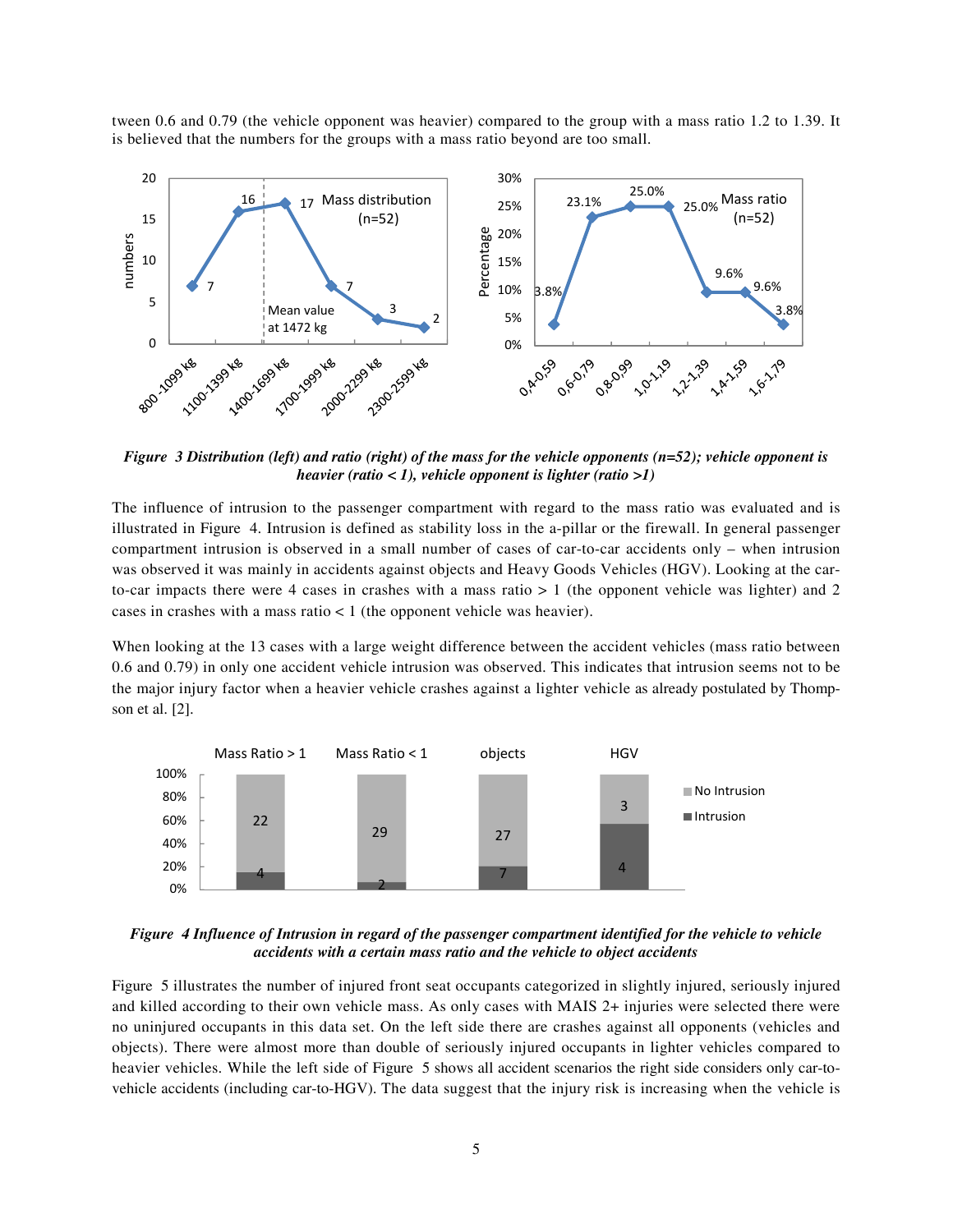lighter than the mean mass. However, there is a bias because heavier vehicles are more likely to be newer. Also, heavier vehicles are more likely to be a luxury vehicle having a more advanced restraint system.



*Figure 5 Number of vehicles with MAIS2+ car occupants in regard to their injury categorization and their own vehicle mass; left: against all opponent types (n=98), right: only vehicle to vehicle crashes (n=57)* 

The analyses of real world accident data suggests that occupants in smaller vehicles (less than 1,500 kg) have a higher probability on injuries in frontal impacts compared to occupants in vehicles heavier than the crash trolley. Although the numbers were low in regard to the mass ratio, the numbers were very clear when only the own vehicle mass was considered. The accident data also suggest that the higher injury probability is not due to the passenger compartment stability, but rather due to the occupant loading due to the crash pulse and the restraint system.

### **Crash Test Data**

To compare the loading on the vehicles in the different test configurations the maximum acceleration measured at the b-pillar driver side, the OLC and the maximal plastic deformation measured in x-direction at the upper apillar were evaluated.

Figure 6 shows the acceleration together with the OLC for the different crash tests. There is a strong linear correlation between OLC and maximum cabin b-pillar acceleration (R²=0.93). It is important to note that the OLC was developed and is mainly valid for full frontal tests. However, for the MPDB tests, the maximum acceleration has a relatively higher increase compared to the OLC. The OLC values for the fixed barrier tests (FWRB and ODB) were in a range between 22.3 g and 32.4 g. The values were for lighter vehicles in the mobile barrier tests (MPDB) much higher 34.8 g and 46.6 g.

Eickhoff [21] has evaluated the OLC values for different vehicles using the NHTSA database. There, the majority of values were between 25 g and 38 g, which indicates that the OLC values for the lighter vehicles in the MDPB test are relatively high compared to conventional design levels.



*Figure 6 Vehicle accelerations and occupant loading criterion (OLC)*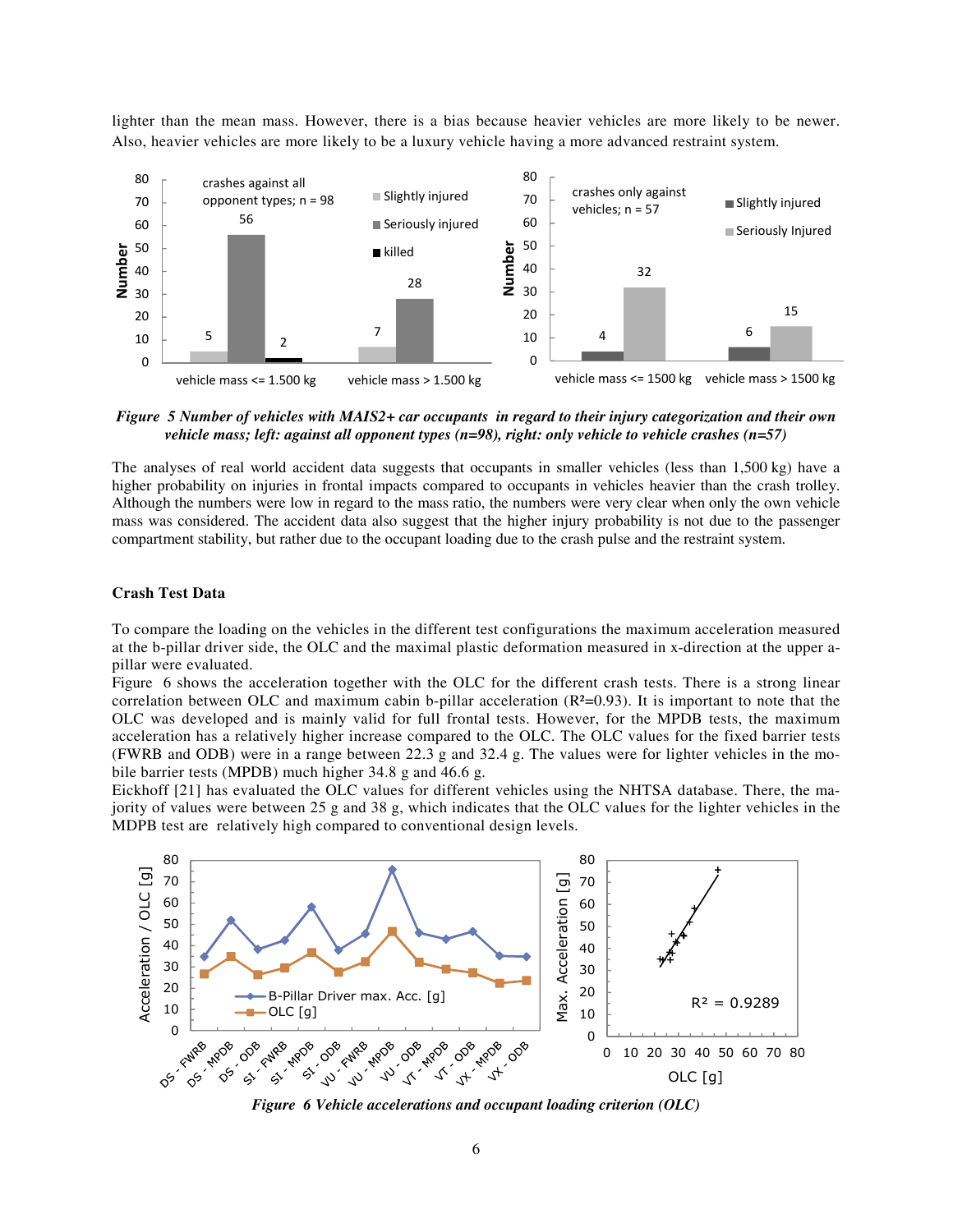The maximum accelerations measured at the b-pillar driver side are shown in Figure 7. It is apparent that the maximum acceleration levels for vehicles lighter than 1,500 kg were much higher in the test against a mobile barrier (MPDB) compared to the test configurations with a fixed object (ODB, FWRB). Acceleration values for the vehicles in the ODB and FWRB test were in general between 30 and 40 g, while the acceleration values for the lighter vehicles in the MPDB test were over 50 g and in one case reaches up to 76 g. However, the acceleration values for the heavier vehicles were similar when comparing MPDB test and ODB tests for the same car. Previous research showed that the acceleration level for fixed PDB tests are considerable higher compared to ODB even for heavy vehicles [5]. The combination of PDB barrier face and mobile barrier with a fixed weight could explain why the acceleration of the heavy cars is similar between ODB and MPDB. This is most likely due to the different barrier stiffnesses (ODB vs PDB) and the fact that the vehicles are not optimized for the MPDB test procedure. The vehicle VX had a test mass of 2,400 kg and had almost no differences in the MPDB accelerations compared with the ODB test. The vehicles front structure is differently loaded by the PDB element comparing to the FWRB or the ODB tests. This counts in particular for vehicles with an inhomogeneous vehicles front (Figure 7, right).

Note: In previous projects it was criticized that the mobile barrier would not generate enough loading for the heavier vehicle which could potentially lead to insufficient compartment strength in single vehicle accidents [5].





*Figure 7 Maximum vehicle accelerations for the vehicles measured at b-pillar driver side; right: example of the vehicle structure which is not optimized for the PDB barrier* 

In Figure 8 the a-pillar displacement on the driver side measured at waist line is shown. Almost no deformation was measured for the vehicles in the FWRB tests. This was expected as the objective of this test is to generate a high acceleration pulse to assess the restraint systems. The vehicle's front structure is symmetrically loaded in the FWRB and the crash structures can deform in a perfect manner. Even for the other configurations the deformation was relatively small. The vehicle DS had the largest deformations between 40 mm (ODB) and 50 mm (MPDB). Generally there is no clear trend which test set-up (MPDB vs. ODB) results in higher compartment intrusions – for some tests larger intrusions were measured for the MPDB and for others in the ODB test. Previous research [5] furthermore indicated that the deformation patterns are different between ODB and PDB (i.e. the PDB appears to load the upper region of the car more than the ODB test). Therefore the intrusion depth might be influenced by the combination of deformation pattern and barrier stiffness.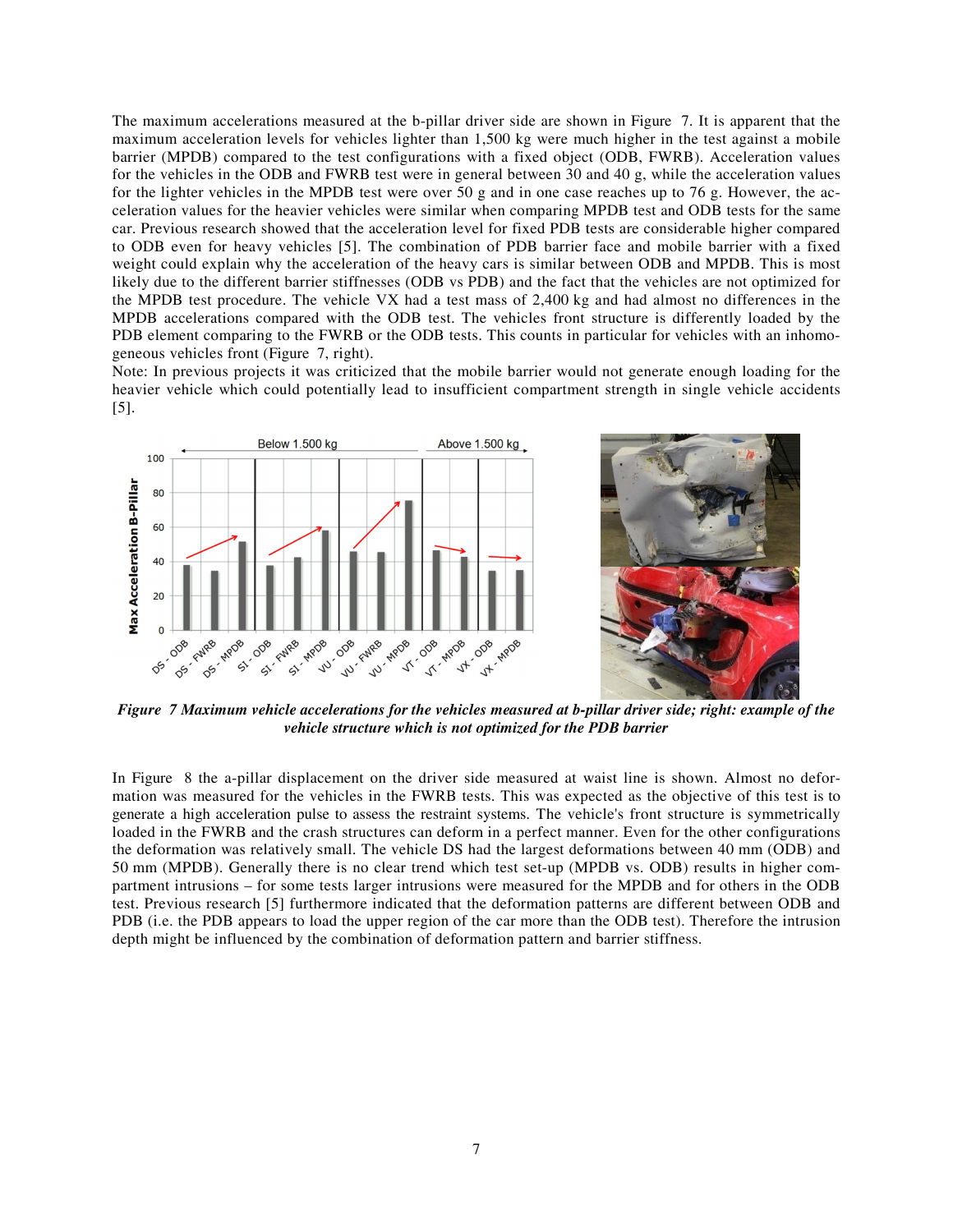

*Figure 8 Deformation of the vehicles measured in millimeter at the a-pillar of the driver side in the height of the waist line.* 

The maximum vehicle acceleration was compared to the thorax acceleration [3ms], pelvis peak acceleration and the belt force measured at the outer lap belt (B6). As expected the acceleration measured at the dummy is similar to the vehicle acceleration and therefore a possible indicator for evaluating the loading on the dummy in the crash test. Nevertheless, the force measured on the belt had even a higher correlation  $(R<sup>2</sup>=0.84)$  in regard to the vehicle acceleration.



*Figure 9 Vehicle acceleration measured at a-pillar versus thorax acceleration, pelvis acceleration and lap belt force (B6).* 

The injury criteria measured at the dummy are shown in Figure 10. In general the head acceleration was higher in the MPDB test procedure compared to the fixed barrier tests for all vehicles. It should be noted that the values in particular for the two lighter vehicles (VU and DS) were much higher, up to  $a_{3ms} = 136$  g. Nevertheless, head bottoming out and chest contact with the steering wheel was not observed. Also the thorax deflection was higher in the MPDB than in the FWRB test (approximately 10 to 20 %), while the thorax deflection in the ODB test was the lowest. The thorax and pelvis acceleration were much higher in the mobile barrier test and, in general, very close to or above the IARV.

For the heavier vehicles (VT and VX) the dummy values were equal or slightly higher in the MPDB test procedure. For the lighter vehicles the relevant IARVs in regard to UN-R 94 (HIC<sub>36</sub>,  $a_{3ms}$ , thorax deflection) were slightly higher in the FWRB test, but still well below the limits. However, the pelvis and thorax acceleration were much closer or above the limits. The stronger loading on the lighter vehicles in the mobile barrier tests can be clearly seen in all IARVs. It has to be noted, that the restraint systems are optimized for Euro NCAP and are not adopting to the new crash pulse.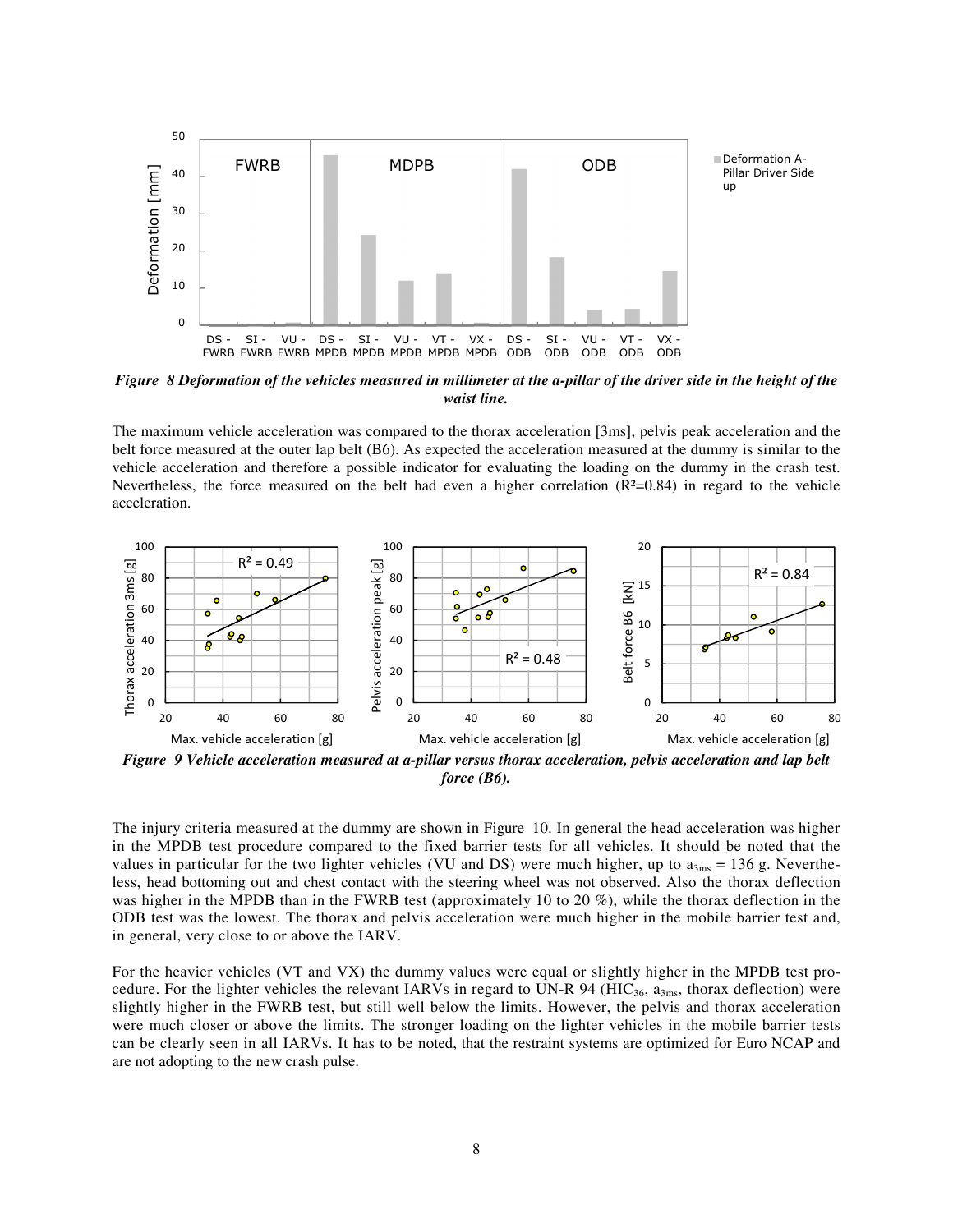

*FWRB and MPDB.* 

The different loading in terms of vehicle structure, vehicle acceleration and injury assessment values for vehicles with a mass lighter and heavier than the mobile barrier should be investigated with the help of crash test data. It is assumed that lighter vehicles experience a higher loading with a frontal mobile offset barrier compared to a fixed barrier test (FW / ODB) and that heavier vehicles show a lower loading.

The vehicle crash test data with regard to vehicle deformation, vehicle acceleration and injury assessment values were analyzed. It has been shown that the assumption that lighter vehicles are subjected to a higher loading in a frontal mobile offset barrier test, compared to a fixed barrier test (FW / ODB), can be supported not only with regard to vehicle structural performance but also in regard to injury assessment values. On the other hand it has been that the vehicle acceleration and the injury assessment values were not substantially lower for the heavier vehicles. The delta-v is much lower for the heavier vehicles in MPDB tests but the PDB barrier is much stiffer and most of the vehicles are not designed for this test.

# **LIMITATIONS**

It has to be noted that the number of tested vehicles was limited. Furthermore, only one test per configuration was carried out.

It is important to note that not all vehicles were tested in the same test laboratory which could result in minor differences. However, the test configurations for the ODB test (Euro NCAP protocol) and the MDPB were among themselves the same.

With regard to the analyses of accident data, the data sample was carefully selected to address the appropriate accident configurations. However, this leads to a limited number of accident cases.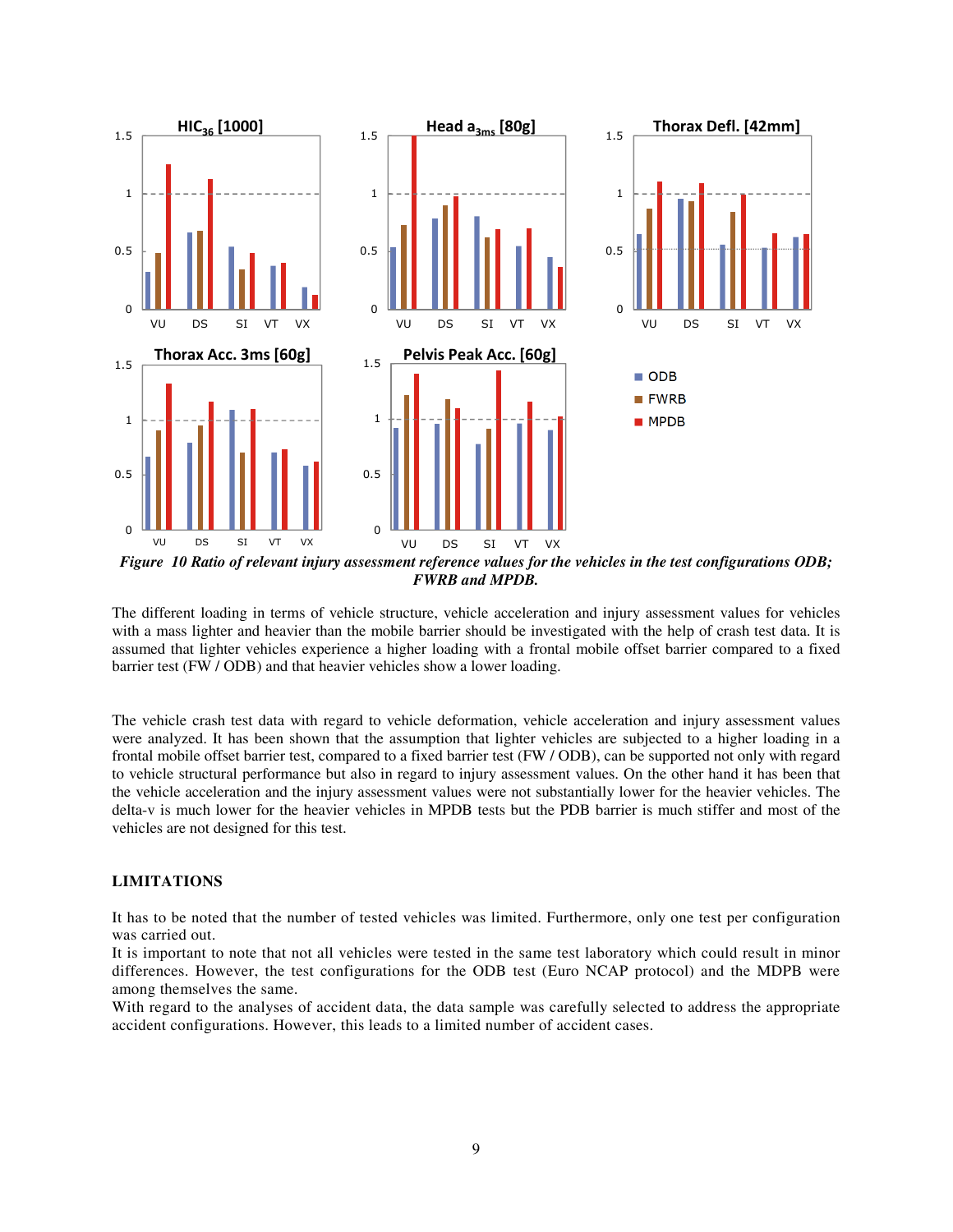### **CONCLUSIONS**

The accident data show that the injury severity of car occupants is higher for lighter vehicles in car-to-car, carto-HGV and car-to-object accidents. The influence of intrusion seems not to be the major factor for injuries in particular for car to car accidents. Accidents with large overlap are dominant. For impacts with a small overlap it is important to separate between impacts including one vehicle edge and centered impacts.

With the mobile deformable barrier test the loading conditions were seen more realistic in terms of real world car-to-car accidents. This was in particular true for the lighter vehicles. However, the loading on the light and stiff vehicles produces a very high acceleration pulse in the mobile barrier test procedure. The acceleration pulse was also influenced by the different deformation of the vehicle front structure when crashing against the PDB barrier. With regard to the IARVs, the vehicles had much higher head accelerations and thorax deflections in the mobile barrier test procedure. The data suggests that thorax and pelvis accelerations could be important and relevant indicators if the loading due to the vehicle pulse needs to be evaluated.

It was seen that the crash test with the mobile crash barrier induced a rotation to the vehicle which occurred relatively late in the impact. This motion induces high accelerations at the dummy head in the rebound phase, when the head hits the b-pillar. A dummy movement during the forward motion apart from the driver airbag due to the rotational effects of the MPDB test procedure has not been identified, though.

The benefit of the mobile deformable barrier test is the higher loading for smaller vehicles in particular in regard to the crash pulse. In addition, the PDB offers potential for the compatibility assessment of the vehicles structure. The trend of increased vehicle stiffness (especially illustrated by tests with the MPDB and small cars) shows the need of a further improvement of passive restraint systems to reduce the occupant loading and with it the injury risk.

As the measurement of the thorax loading with the chest deflection of the HIII dummy is not ideal, the evaluation of the loading in the mobile barrier test procedure with a more appropriate dummy is recommended.

#### **ACKNOWLEDGEMENTS**

The authors would like to thank Euro NCAP for making the use of additional crash test data available.

#### **REFERENCES**

- [1] Richards, D.; Edwards, M.; Cookson, R. *Technical assistance and economic analysis in the field of legislation pertinent to the issue of automotive safety: provision of information and services on the subject of accident analysis for the development of legislation on frontal impact protection*, **2010**.
- [2] Thompson, A.; Edwards, M.; Wisch, M.; Adolph, T.; Krusper, A.; Thomson, R. In: *FIMCAR*: *Frontal Impact and Compatibility Assessment Research*. Johannsen, H., Ed.; Universitätsverlag der TU Berlin: Berlin, **2013**; Vol. *D1.1*.
- [3] Saunders, J.; Parent, D. *Assessment of an Oblique Moving Deformable Barrier Test Procedure:* Seoul, **2013**.
- [4] Ratzek, A.; Sandner, V.; Kolke, R. Der ADAC-Kompatibilitätscrashtest 2013. *Verkehrsunfall und Fahrzeugtechnik*, **2014**, *1/2013*(5), 170–178.
- [5] Johannsen, H., Ed. *FIMCAR: Frontal Impact and Compatibility Assessment Research;* Universitätsverlag der TU Berlin: Berlin, **2013**.
- [6] Schram, R.; Versmissen, T. *The Development of a Mobile Deformable Barrier Test Procedure*, **2007**.
- [7] Uittenbogaard, J.; Versmissen, T. In: *FIMCAR*: *Frontal Impact and Compatibility Assessment Research*. Johannsen, H., Ed.; Universitätsverlag der TU Berlin: Berlin, **2013**.
- [8] Versmissen, T.; Welten, J.; Rodarius, C. In: *FIMCAR*: *Frontal Impact and Compatibility Assessment Research*. Johannsen, H., Ed.; Universitätsverlag der TU Berlin: Berlin, **2013**.
- [9] Family Cars trump luxury models in rigorous new crash test. *IIHS Status Report*, **2012**, *47*(10).
- [10] Murri, R.; Caviezel, S. Relevanz des IIHS-Small-Overlap-Crashtests in Europa. *Verkehrsunfall und Fahrzeugtechnik*, **2013**(6), 226–236.